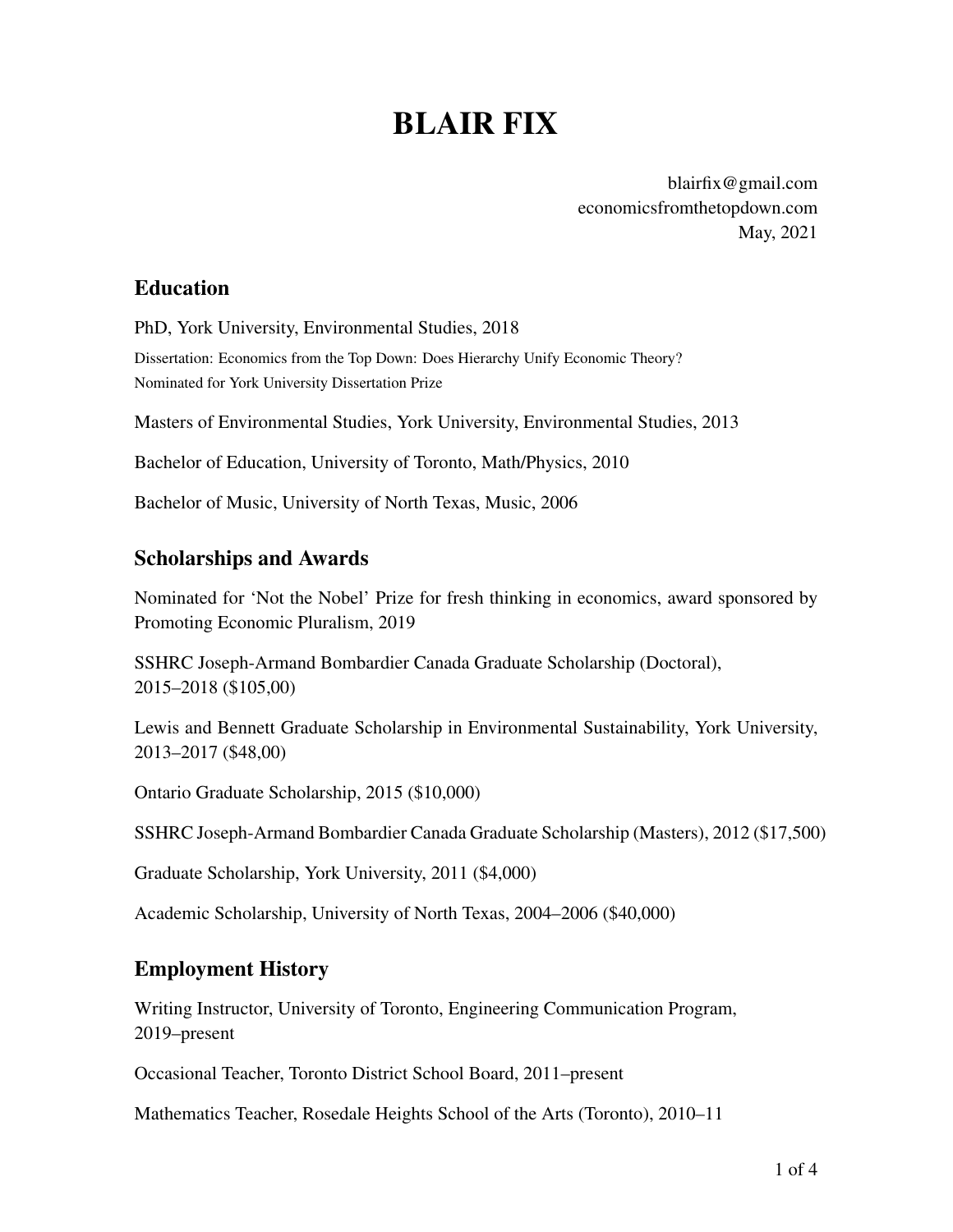Math and Physics Instructor, Elite Educational Institute (Toronto), 2010

Mathematics Teacher, Polaris Learning Centre (Toronto), 2010

#### Research Contributions

#### Refereed Contributions (12)

- [R] Fix, B. (2020) How the Rich are Different: Hierarchical Power as the Basis of Income Size and Class. *Journal of Computational Social Science*. Online First. 1–52. (52 pages)
- [R] Fix, B. (2019) An Evolutionary Theory of Resource Distribution. *Real-World Economics Review*. 90, 65–97. (33 pages)
- [R] Fix, B. (2019) Personal Income and Hierarchical Power. *Journal of Economic Issues*. 53(4), 928–945. (89 pages, with appendix)
- [R] Fix, B., Nitzan, J., and Bichler, S. (2019). Real GDP: The Flawed Metric at the Heart of Macroeconomics. *Real-World Economics Review*. 88, 51–59. (9 pages)
- [R] Fix, B. (2019). Energy, Hierarchy and the Origin of Inequality. *PLOS ONE*, 14(4), e0215692, 1–32. (32 pages)
- [R] Fix, B. (2019) Dematerialization Through Services: Evaluating the Evidence. *BioPhysical Economics and Resource Quality*. 4(2), 1–17. (17 pages)
- [R] Fix, B. (2019) The Aggregation Problem: Implications for Ecological and Biophysical Economics. *BioPhysical Economics and Resource Quality*. 4(1), 1–15. (15 pages)
- [R] Fix, B. (2018) The Trouble with Human Capital Theory. *Real-World Economics Review*. 86, 15–32. (18 pages)
- [R] Fix, B. (2018). Hierarchy and the Power-Law Income Distribution Tail. *Journal of Computational Social Science*, 1(2), 471–491. (65 pages with appendix)
- [R] Fix, B. (2017) Energy and Institution Size. *PLOS ONE*, 12(2), e0171823, 1–32. (70 pages with appendix)
- [R] Fix, B. (2015) Putting Power Back into Growth Theory. *Review of Capital as Power*, (1)2, 1–37. (37 pages)
- [R] Fix, B. (2015) *Rethinking Economic Growth Theory from a Biophysical Perspective*. New York: Springer. (120 pages)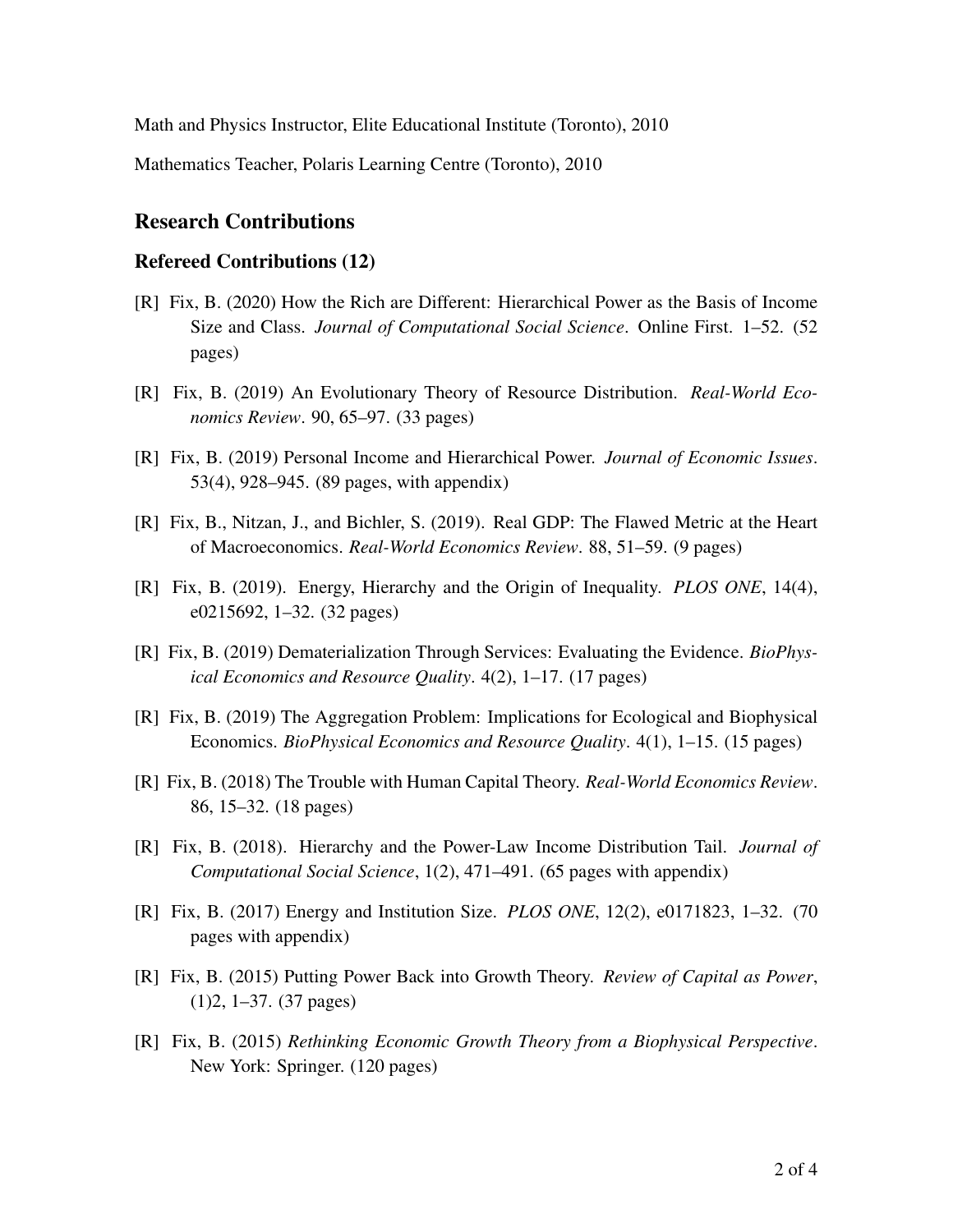#### Non-Refereed Contributions (7)

Fix, B. (2020) Why Free Market Ideology is a Double Lie. *Evonomics Magazine*.

- Fix, B. (2019) Down to Size. *The Mint Magazine*.
- Fix, B. (2019) Evidence for Tribalism in Economics. *Evonomics Magazine*.
- Kolasi, E. and Fix, B. (2019) Why we should abandon GDP. *The Mint Magazine*.
- Fix, B. (2019) Productivity Does Not Explain Wages. *Evonomics Magazine*.
- Fix, B. (2019) New Microeconomics: How Evolution Explains Resource Distribution. *Evonomics Magazine*.
- Fix, B. (2019) No, Productivity Does Not Explain Income. *Evonomics Magazine*.

#### Forthcoming Contributions (2)

- Fix, B. (2020) Can the World Get Along Without Natural Resources? Submitted to the *Real-World Economics Review*. (22 pages)
- Fix, B. (2020). Economic Development and the Death of the Free Market. Submitted to the *Evolutionary and Institutional Economics Review*. (60 pages)

#### Blog

I believe that scientists have a duty to communicate to the public. As such, I maintain a blog [\(economicsfromthetopdown.com\)](https://economicsfromthetopdown.com/) where I write about my research, as well as other new ideas in economics and the social sciences. Since its inception in 2019, my blog has had over 175,000 views and received over 500 reader comments.

## Invited Lectures (3)

*Biophysical Economics and the Corona Virus Pandemic*. Radical Sustainability. Wesleyan University, Connecticut, 2020.

*A Power Theory of Personal Income Distribution*. Third Speaker Series on Capital as Power. Toronto, ON, 2017.

*Economic Growth as a Power Process*. Second Speaker Series on Capital as Power. Toronto, ON, 2015.

## Conference Presentations (7)

*Energy and Institution Size*. Thermodynamics 2.0. Virtual conference, 2020.